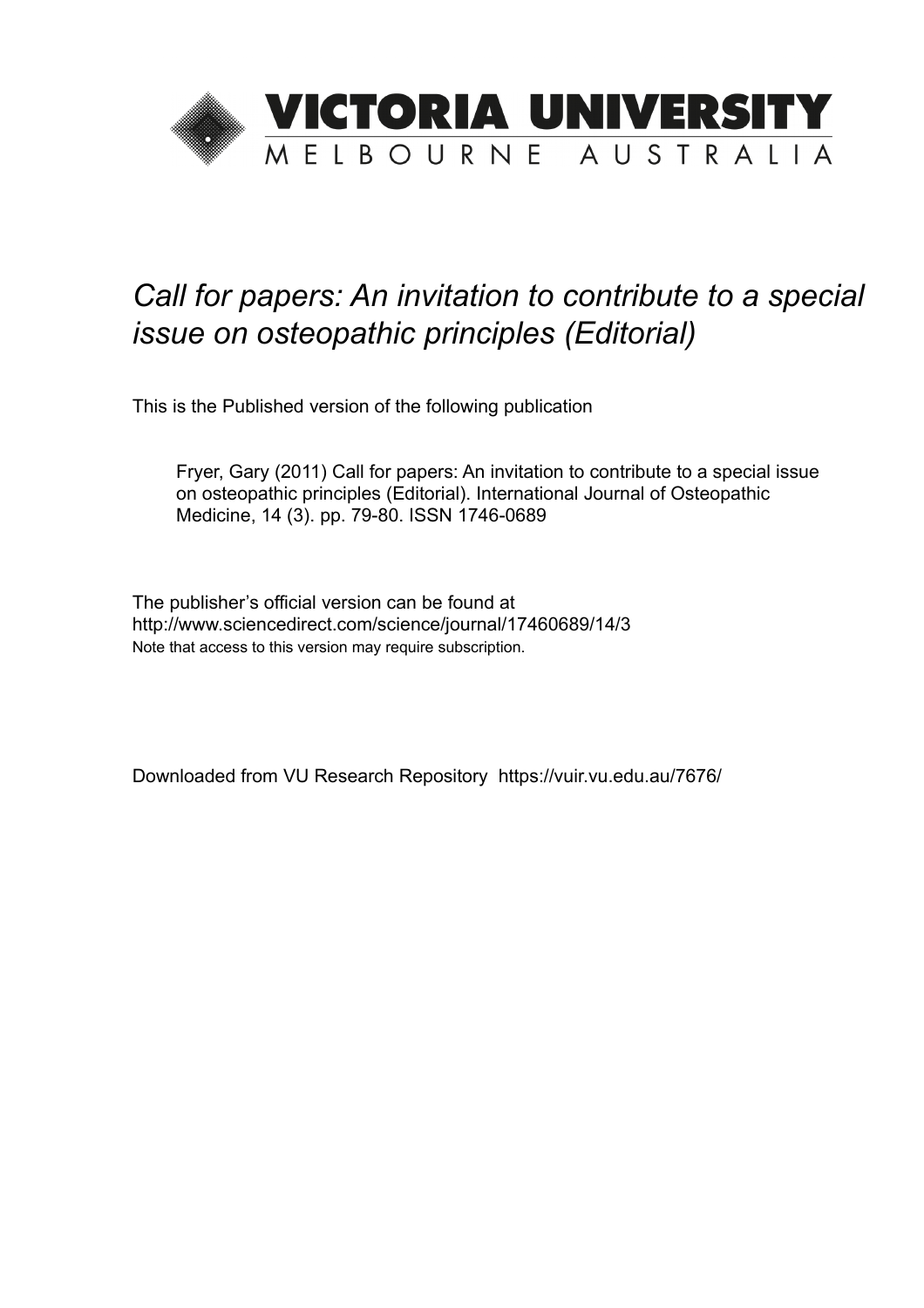## **Call for Papers**

## **An invitation to contribute to a special issue on osteopathic principles**

**Fryer G. Call for papers: An invitation to contribute to a special issue on osteopathic principles.** *International Journal of Osteopathic Medicine.* **2011;14(3):79-80.**

It has been suggested that the lack of a clear definition of osteopathy has contributed to a lack of clarity surrounding the identity of the profession,<sup>1</sup> which may compound difficulties in identifying and promoting the unique aspects of the services provided by the profession in many countries. It has often been stated that osteopathy is not a collection of manual techniques, but the application of 'osteopathic principles'. If this is the case, one would reasonably expect that clear principles have been developed and endorsed and that these principles would distinguish osteopathy or osteopathic medicine from other health professions. Surprisingly there has been very little discussion of osteopathic principles in the literature for decades, which is at odds with the purported importance of osteopathic principles as defining the unique features of osteopathy.

The Kirksville tenets<sup>2</sup> from 1953 are the most commonly espoused set of principles and consist of:

- 1. The body is a unit
- 2. Structure and function are reciprocally inter-related
- 3. The body possesses self-regulatory mechanisms
- 4. Rational treatment is based on the previous principles

Arguably, however, these principles are vague, underdeveloped and do not clearly differentiate osteopathic practice from almost any other health profession that recognises anatomy and physiology. These principles give little direction for osteopathic practitioners,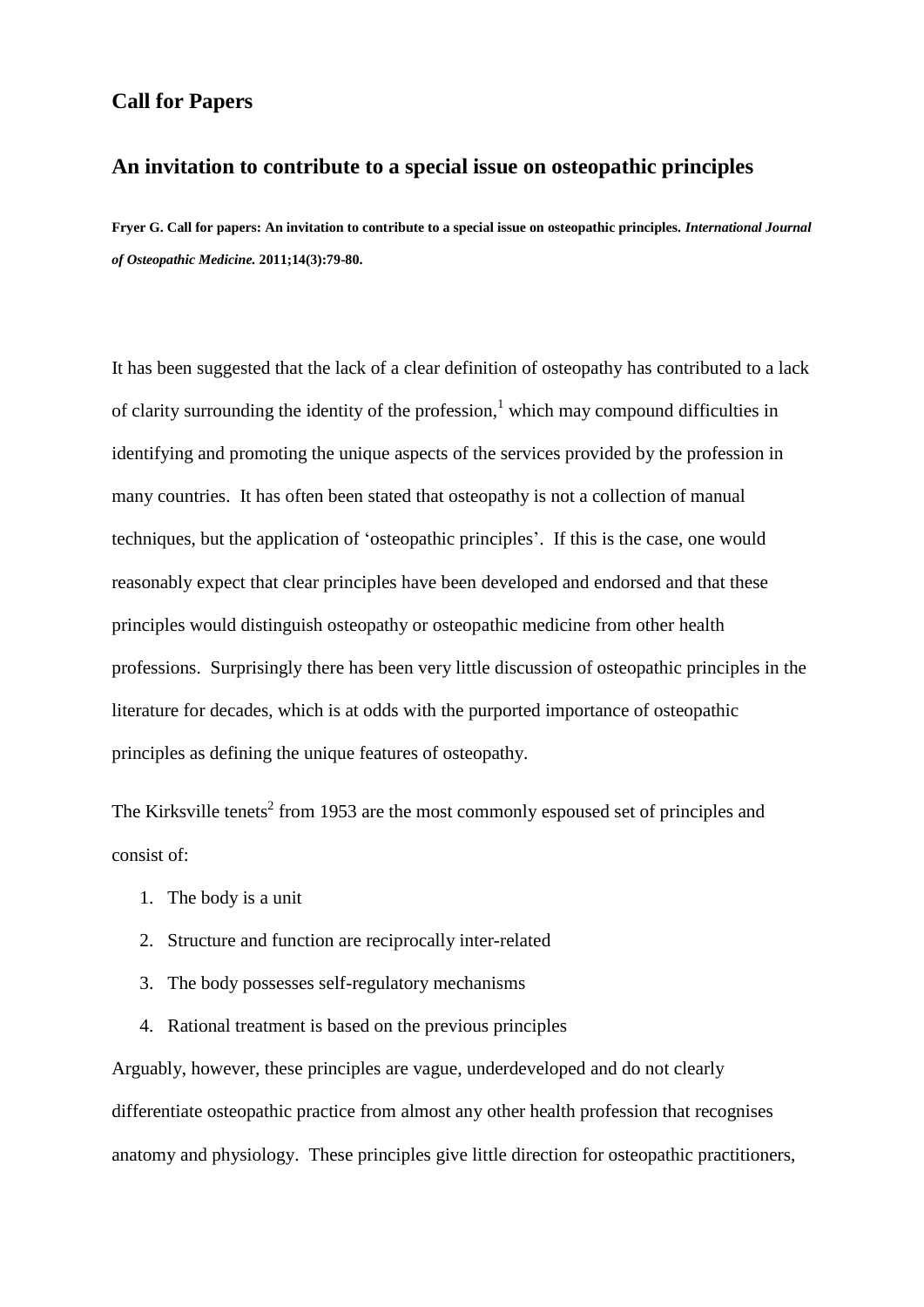other than indirectly emphasizing the importance of biomechanical interdependence within the body.

In 2002, Rogers et al.<sup>3</sup> proposed a set of 'Tenets of Osteopathic Medicine' and 'Principles for Patient Care'. These tenets and principles were developed by an ad hoc committee of representatives of osteopathic family practice, manipulative medicine, internal medicine, and the basic sciences. The proposed tenets they published were:

- 1. A person is the product of dynamic interaction between body, mind, and spirit.
- 2. An inherent property of this dynamic interaction is the capacity of the individual for the maintenance of health and recovery from disease.
- 3. Many forces, both intrinsic and extrinsic to the person, can challenge this inherent capacity and contribute to the onset of illness.
- 4. The musculoskeletal system significantly influences the individual's ability to restore this inherent capacity and therefore to resist disease processes.

In comparison to the previous Kirksville principles, these revised principles may better acknowledge the importance of multifactorial influences on health, including biopsychosocial and environmental factors, while at the same time reconfirming the importance of the musculoskeletal system in health, a concept important to many who practice manual medicine.

The proposed tenets by Rogers et al. have been developed within the American profession, where the practice of osteopathic medicine differs markedly from the practice of osteopathy outside of the United States. Do the principles of osteopathy, or the implementation of these principles in osteopathic practice, differ in different countries? Many osteopaths in the United Kingdom and Australasia will be familiar with the Kirksville principles, but there are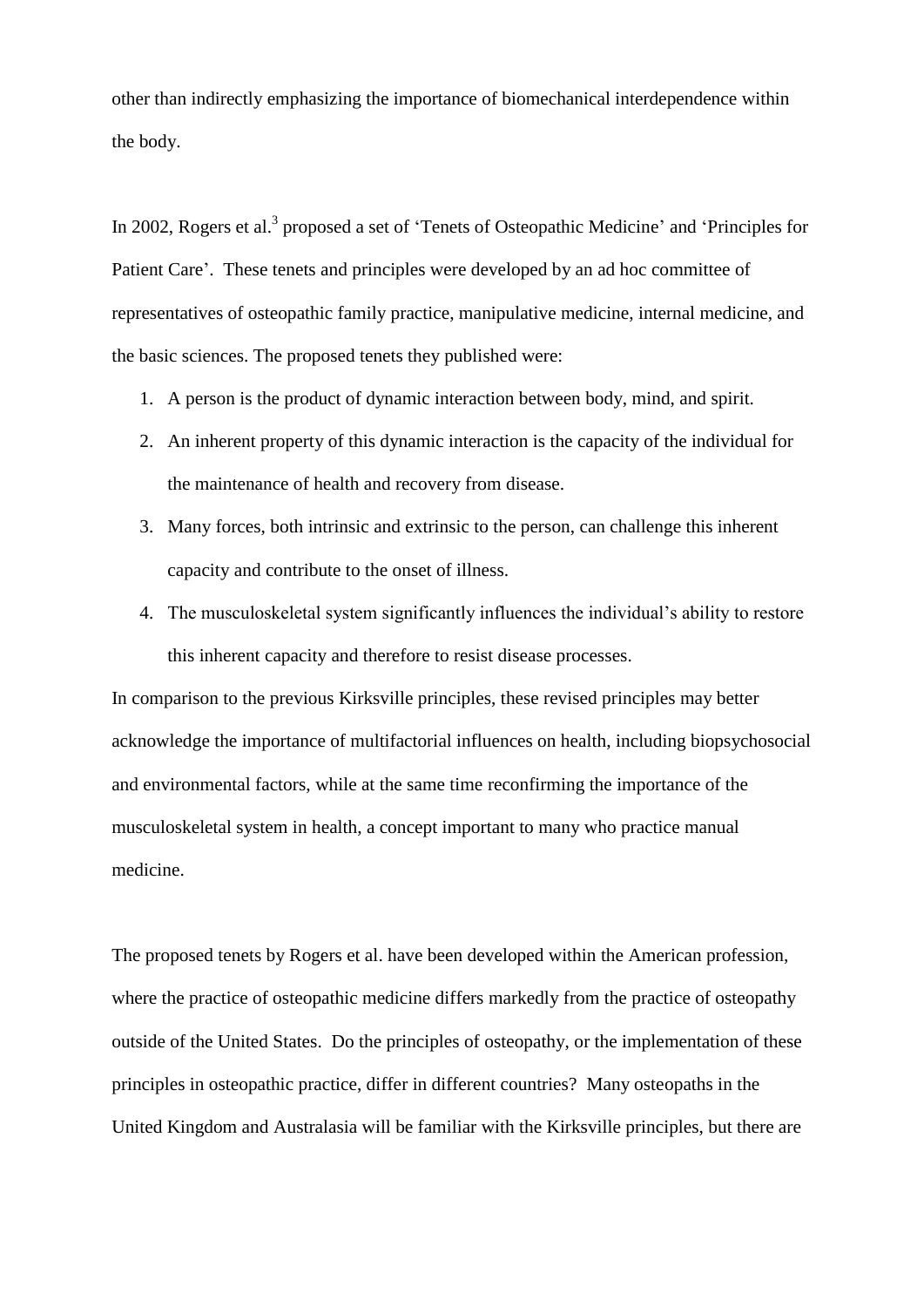other competing principles and philosophies, such as the 'three pillars' of osteopathy – Parietal, Visceral, and Craniosacral Osteopathy – that are taught in some European countries.

Can holism be seen as the defining feature of osteopathy? Osteopathic medicine in the United States has been claimed to be struggling with its professional identity, $4$  and some have ventured that a holistic approach to patient care is the aspect which differentiates it from allopathic medicine. In response, many limited-licence osteopaths may cynically propose that osteopathic manipulative treatment is – or should be – the defining aspect of osteopathic medicine, but is holism not also offered as the distinguishing aspect of limited-licence osteopathy? In response to queries of how osteopathy differs from chiropractic or physiotherapy, most osteopaths would not likely rationalise the differences on the basis of particular manual techniques used, but offer that osteopathy takes a holistic view of the body – certainly many might argue this point. But holistic healthcare and manual therapy can be practiced by several other professions so these arguments appear on the surface to be less convincing.

Have the influence of research and the movement of evidence-based medicine altered our views on traditional osteopathic principles? The traditional tenets have emphasized the influence of structure on function, thereby indirectly supporting the biomechanical and structural paradigm of osteopathy and disease. Is the structure-function interrelationship supportable as a key principle in light of modern research? How do these tenets fare in context with our growing knowledge of pain pathophysiology? We know that pain may sometimes have no peripheral tissue cause. We often ascribe clinical meaning to provocation tests or tissue tenderness during palpation, but we know that allodynia associated with central sensitization will produce false positives. Can we adhere to our biomechanical model of dysfunction when so few physical examination tests are valid or reliable? Issues such as the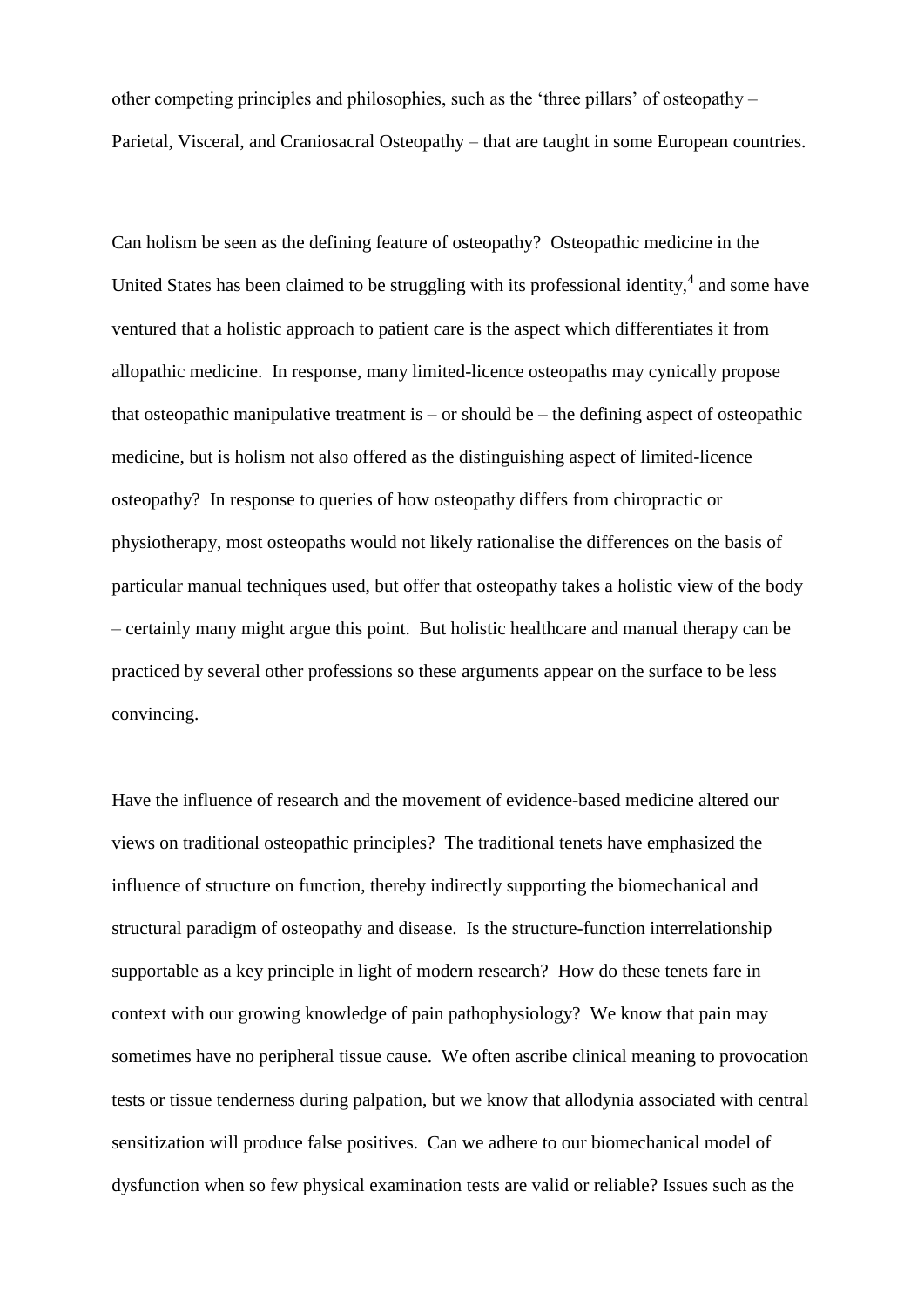lack of association of biomechanical and postural factors with low back pain have been highlighted in a recent debate of the validity and usefulness of the postural structural model for manual therapists.<sup>5</sup>

The topic of osteopathic principles and professional identity produces many questions. Are there principles that accurately reflect and are useful for the osteopathic profession today? Do we have principles that uniquely position us from other professions? Is it important for the profession to clearly define the principles underpinning our practice or do these principles vary so widely between countries and individuals that any attempt to enshrine a set of principles is doomed to failure? Is there a schism between the fundamentalist, traditionalist and progressive movements of the profession, $<sup>1</sup>$  so that no set of tenets will ever gain</sup> widespread endorsement? Should any set of tenets be purposefully vague for this reason?

To promote discussion on this subject, the *International Journal of Osteopathic Medicine* is calling for papers from practitioners, educators and academics for a Special Issue on the principles of osteopathy and osteopathic medicine. We warmly invite all potential contributors who are interested in contributing to a special issue on this topic to contact the journal office by email [\(osteopathicmedicine@elsevier.com\)](mailto:osteopathicmedicine@elsevier.com) for further details of article types and schedules.

## **References**

- 1. Rogers FJ. Advancing a traditional view of osteopathic medicine through clinical practice. *J Am Osteopath Assoc*. 2005;**105**:255-59.
- 2. Educational Council on Osteopathic Principles of the American Association of Colleges of Osteopathic Medicine. *Glossary of Osteopathic Terminology*. In: Chila AG,